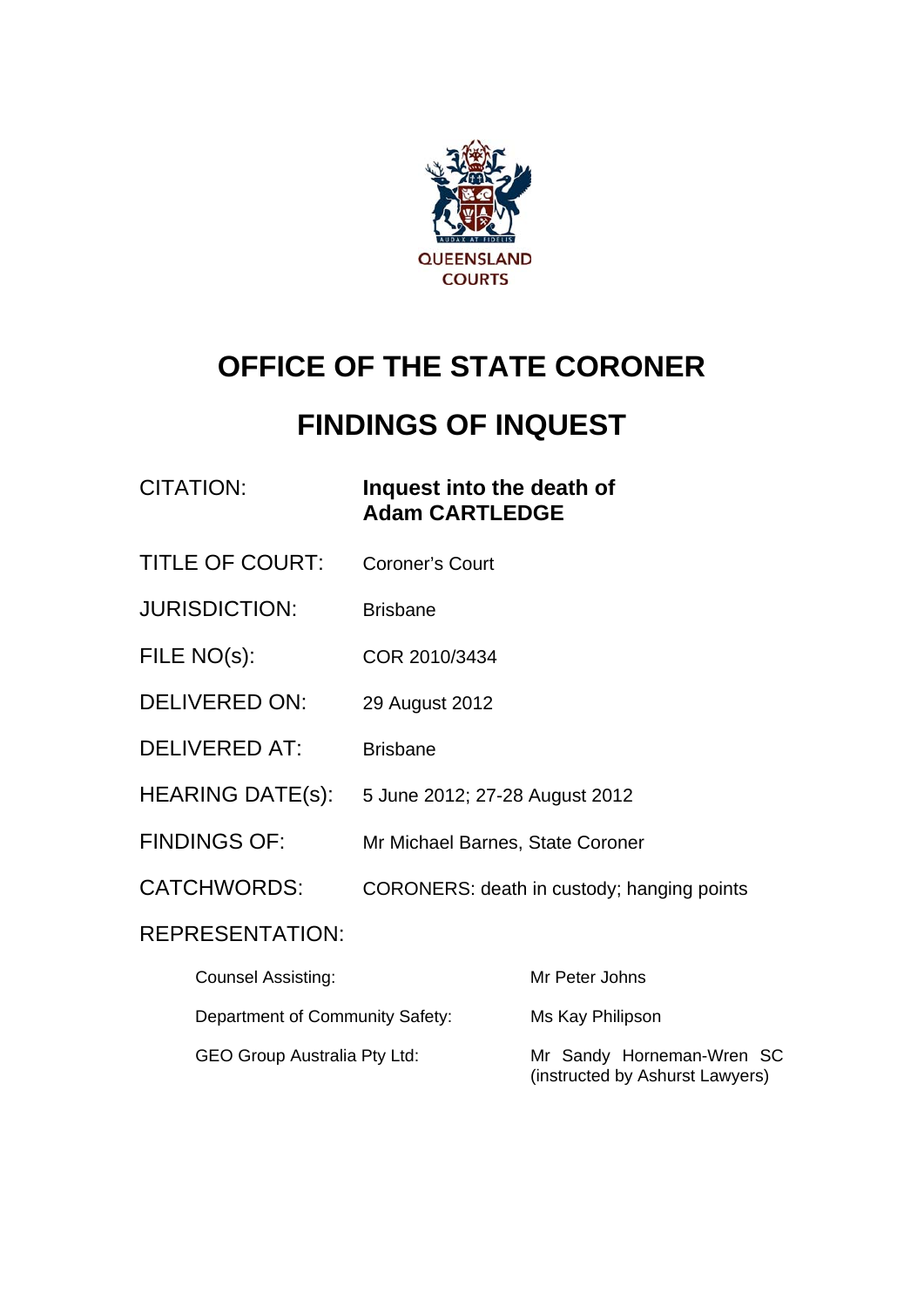#### Table of Contents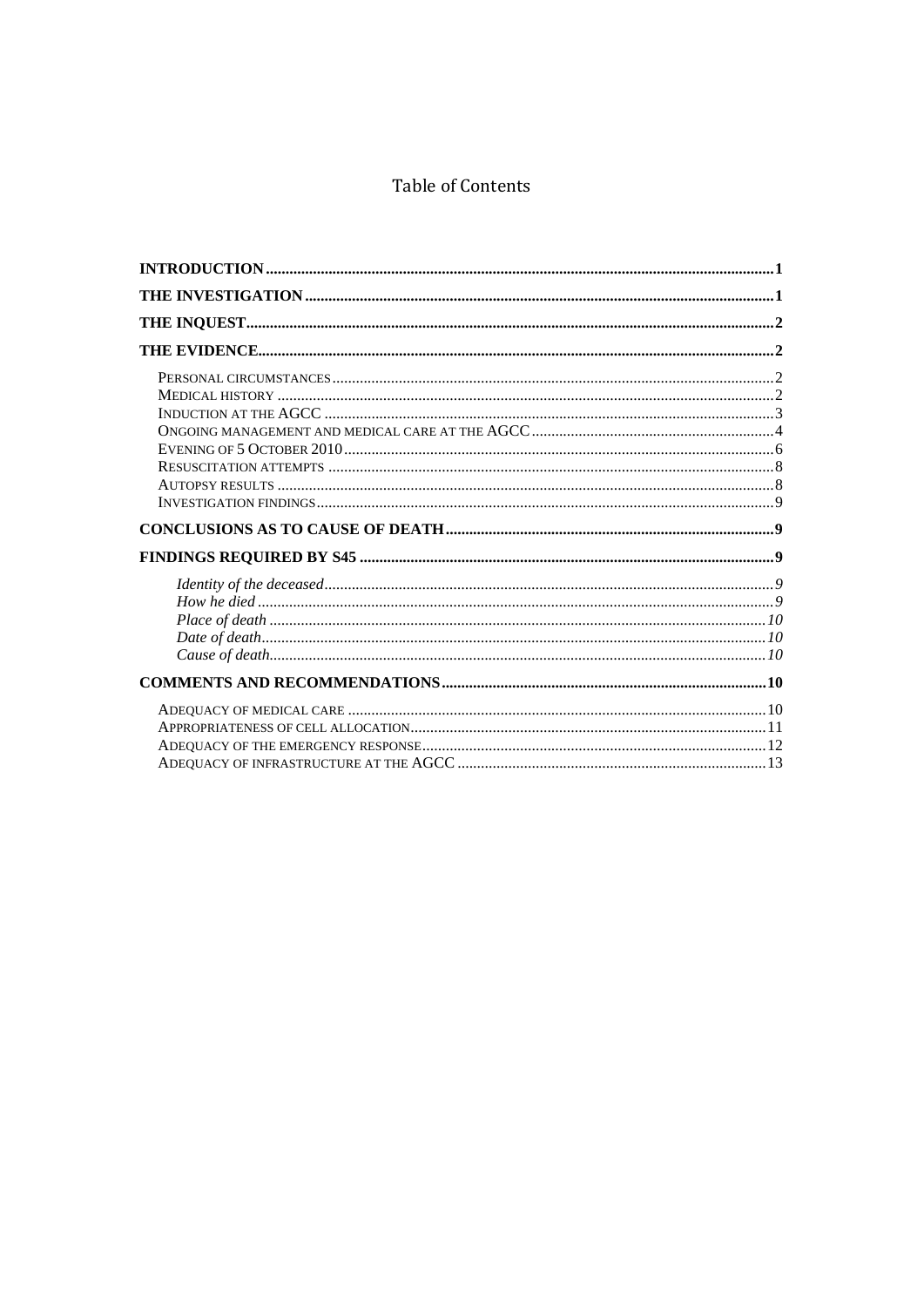The *Coroners Act 2003* provides in s47 that when an inquest is held into a death in custody, the coroner's findings must be given to the family of the person who died, each of the persons or organisations granted leave to appear at the inquest and to various officials with responsibility for the justice system. These are my findings in relation to the death of Adam Cartledge. They will be distributed in accordance with the requirements of the Act and posted on the web site of the Office of State Coroner.

# <span id="page-2-0"></span>**Introduction**

Adam Cartledge, 38, had been in custody on remand for almost three years at the Arthur Gorrie Correctional Centre (AGCC) when, on the evening of 5 October 2010 he was found hanging in his cell. Extensive attempts at resuscitation were unsuccessful and Mr Cartledge was declared dead.

These findings:

- confirm how he died and the identity of the deceased person, the time, place and medical cause of his death;
- consider whether any third party contributed to his death;
- consider the adequacy of the response by staff at the AGCC to notification that the deceased man was hanging;
- examine the policies in place at the AGCC regarding the accommodation of prisoners with an elevated base line risk of suicide or self harm;
- consider whether those policies were properly followed; and
- consider whether any changes to infrastructure, policies or procedures should be made with respect to the accommodation of prisoners at the AGCC.

# <span id="page-2-1"></span>**The investigation**

Detective Senior Constable Raelene Speers, then of the QPS Corrective Services Investigation Unit (CSIU) investigated the death and produced a report which was tendered at the inquest. She attended the AGCC and examined Mr Cartledge's cell; observing the body *in situ*. Detective Speers ordered a forensic examination and photographing of the cell and body. She then seized all relevant documentation from the AGCC relating to Mr Cartledge and the circumstances of the death.

Officers assisting Detective Speers conducted interviews with other prisoners in the unit housing Mr Cartledge and took statements from custodial corrections officers (CCO's) and medical staff at the AGCC. For reasons that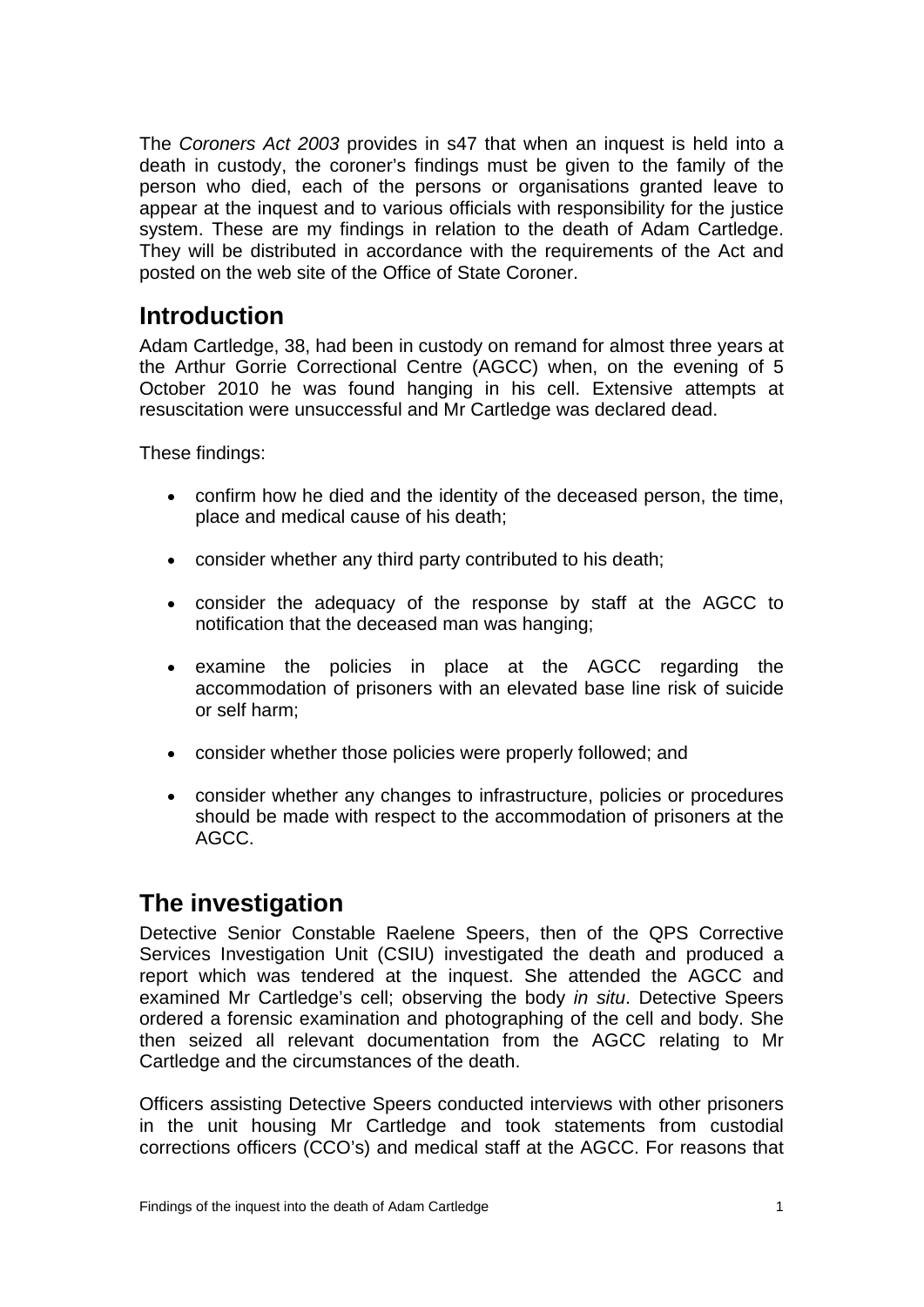have not been explained the interview with the prisoner who first noticed Mr Cartledge hanging was not able to be found.

A separate investigation into the death was ordered by the Chief Inspector of Queensland Corrective Services. Two inspectors compiled a detailed report of their findings which was also tendered at the inquest. I found this investigation and report to thorough and most helpful in framing issues for consideration at the inquest. In aggregate I found the two investigations to have addressed all relevant issues and to have sourced all relevant information.

# <span id="page-3-0"></span>**The Inquest**

A pre-inquest conference was held in Brisbane on 5 June 2012. Mr Johns was appointed as counsel to assist me with the inquest. Leave to appear was granted to Queensland Corrective Services and GEO Group Australia Pty Ltd (the operator of the AGCC).

An inquest was held in Brisbane on 27 and 28 August 2012. All of the statements, records of interview, medical records, photographs and materials gathered during the investigation were tendered at the inquest. Seven witnesses gave oral evidence.

# <span id="page-3-1"></span>**The evidence**

#### <span id="page-3-2"></span>*Personal circumstances*

Adam Cartledge was born on 25 October 1971 in Lithgow. He is survived by his parents and four children although had been estranged from the latter for many years prior to his death.

After separating from his wife in 1999, after more than seven years of marriage, he engaged in a number of other relationships while, from 1997 battling a work related back injury.

In November 2007 he was residing in Helensvale, sharing a house with his ex-girlfriend after the two had separated two months earlier. Mr Cartledge's ex-girlfriend was reported missing on 26 November 2007 and on 5 December 2007 Mr Cartledge confessed to police that he had killed her. He led police to where she was buried and on 7 December 2007 was charged with her murder. He was remanded in custody on that day pending a trial date that never came.

During his period of incarceration Mr Cartledge was visited on several occasions by his father who and had regular phone contact with his mother.

#### <span id="page-3-3"></span>*Medical history*

In December 2001, and again in May 2002, Mr Cartledge presented to Albury Base Hospital with suicidal thoughts; in the first instance having apparently taken an overdose of his prescribed medication Zoloft and on the second, telling doctors he was thinking of driving his car intentionally into a tree. The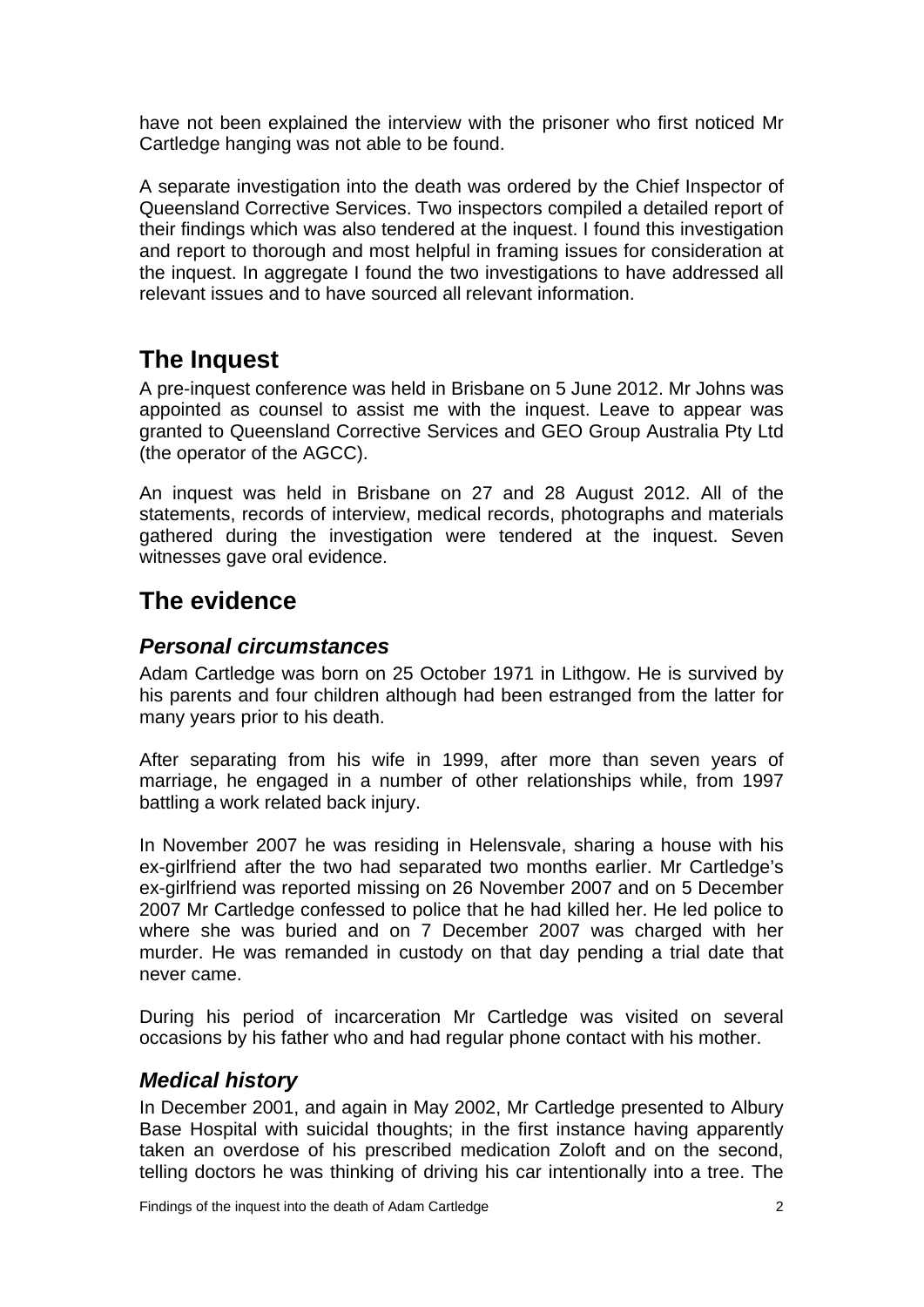medical notes from the hospital indicate that even at that stage Mr Cartledge was considered to have had a long history of depression and of multiple overdose and self harm attempts.

Shortly after arrival Mr Cartledge told nursing staff at the AGCC that his most recent suicide attempt had been 8.5-9 years ago, although he also made reference to a threat to drive his car into the entrance of the Gold Coast mental health unit only 2-3 weeks earlier. He told medical staff that he had twice attempted overdose; on one occasion had attempted hanging and another had jumped in front of a moving car with suicidal intent. He also indicated a history of having slashed his arms.

The medical history also reveals Mr Cartledge having suffered chronic back pain since a work accident in 1997 in which he fell from a ladder.

#### <span id="page-4-0"></span>*Induction at the AGCC*

Upon reception at the AGCC on 7 December 2007 Mr Cartledge underwent an Immediate Risk and Needs Assessment (IRNA). He told staff that he had been diagnosed with a depressive illness and with paranoid schizophrenia. He also reported a history of chronic back pain. It would have been apparent during this assessment that after his arrest, Mr Cartledge had advised QPS watch house staff that he was going to hang himself or cause himself brain damage or death by doing a handstand on his bed and then dropping head first to the floor. In any event, he was explicit in stating his current suicidal intent when asked about this by nursing staff during induction. He was accordingly determined to be at an elevated baseline risk (EBR) of suicide or self-harm. This meant he entered a regime of multi-disciplinary monitoring pursuant to a procedure in place at the AGCC.

As a result, Mr Cartledge was immediately placed on observations and housed in the medical centre. Mr Cartledge was referred to the Prison Mental Health Service (PMHS) and was seen regularly by psychologists employed by the AGCC. In all, Mr Cartledge would go on to have contact with PMHS staff on 68 occasions prior to his death. Although the meetings with the AGCC psychologists were predominantly for the purpose of risk-assessment, there was clearly a therapeutic element as well.

After a brief transfer to Woodford Correctional Centre he returned to the AGCC on 14 January 2008 at which time observations recommenced and continued through to 22 August 2008. Thereafter he remained classified as having an elevated baseline risk. Along with all other prisoners under this assessment Mr Cartledge's case was subject to regular multidisciplinary meetings aimed at assessing his needs and the risk he presented to himself.

Mr Cartledge was again placed under regular observation between 23 February 2009 and 4 March 2009 as a result of "*some suicidal ideation over a number of days*". He continued to be assessed as part of the EBR process. However, a little unusually for such a prisoner, he was housed in unit A1 from 4 March 2009.This is an older unit and does not contain cells which are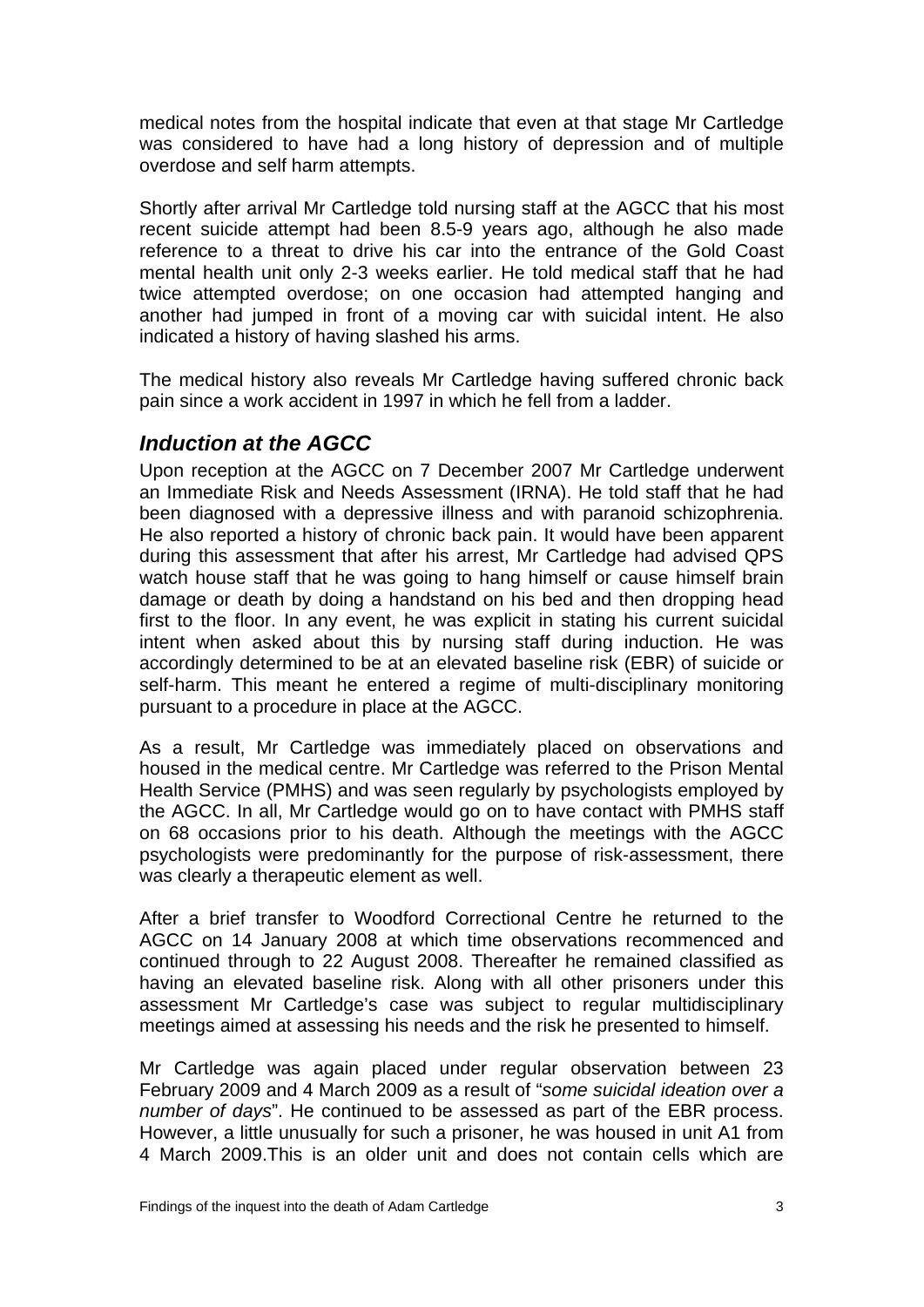considered "suicide resistant". Most EBR prisoners were placed in the newer Unit B5 which contained such cells.

#### <span id="page-5-0"></span>*Ongoing management and medical care at the AGCC*

On 4 March 2010, the acting Principal Psychologist at the AGCC, Robert Harrison, wrote a memorandum to senior AGCC staff noting a directive from QCS that prisoners considered to have an elevated baseline risk of self harm or suicide should be housed in suicide resistant cells if at all possible. Mr Harrison listed eight prisoners who were so classified but were accommodated in older, less safe cells. He had concerns that for these prisoners the move required to adhere to the QCS directive would be detrimental. He noted that all these prisoners were relatively settled in their current units and "*removal from peer supports, in addition to their structured and identifiable environments may increase their levels of anxiety and potentially S/DSH risk*".

On 25 March 2010 an AGCC counsellor, Jenny Hall, interviewed Mr Cartledge about a potential move to unit B5. Mr Cartledge seemed concerned about this news telling Ms Hall that he understood unit B5 to be a "*hectic*" unit. He said he did not believe he would cope if moved and made clear to Ms Hall that he did not wish to be transferred to that unit.

On 7 April 2010 Mr Cartledge was moved from unit A1 to unit B1 and on 11 April 2010 he was transferred to the medical unit (and subsequently unit W1) for observation. This followed a statement to staff that he was contemplating suicide. Mr Cartledge specifically referred to thought of hanging himself from the bars above the door of his cell. Regular assessments during this period indicated that by the end of April Mr Cartledge was denying any suicidal ideation and seeking re-integration into the general prison population.

He was reintegrated back into the mainstream population by spending days in unit B1 and nights at unit W1 from 7 May 2010. Records show that Mr Cartledge requested he be returned to unit B1 to undergo this process of reintegration.

There is also a reference in the EBR case notes for Mr Cartledge that he made a further request to be moved into unit B2. This request was granted and he was transferred to that older style accommodation on 22 May 2010.

On 9 June 2010 Mr Harrison interviewed Mr Cartledge. He found him to be "*calm of mood, future orientated and with nil S/DSH risk indicators*". He recommended that Mr Cartledge be removed from the EBR review process. At a meeting on 24 June 2010 the other participants agreed with this recommendation and the removal took effect.

In the interim, on 18 June 2010, Mr Harrison issued another memorandum in similar terms to that of 4 March 2010. It again stated that the prisoners listed on the memorandum (which included Mr Cartledge) appear settled in their current units. Although it suggested that each had been within their respective units for "*relatively lengthy periods of time*" this was no longer the case for Mr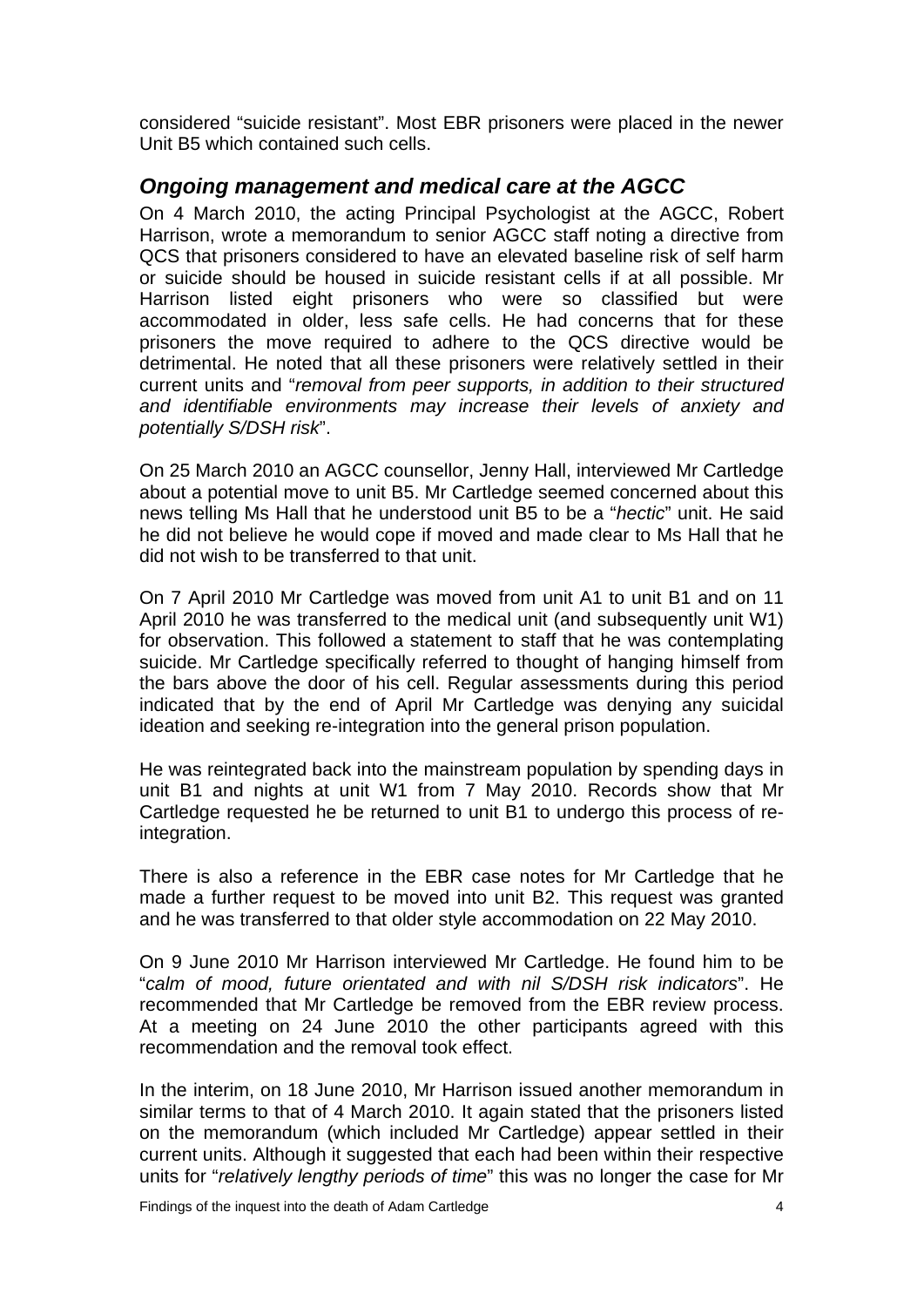Cartledge, he having only been in unit B2 for four weeks. It was, though, open to Mr Harrison to reasonably take the view from his interview of 9 June 2010 with Mr Cartledge that he had settled well in unit B2 even at that early stage.

On 2 July 2010 Mr Cartledge declared a hunger strike until he was able to receive pain medication that he was seeking. He was again placed on observation which continued until 23 July 2010. A risk assessment team meeting on 23 July 2010, chaired by Mr Harrison, lead to this decision. Consideration was given at that time to reports of a psychologist, counsellor and nurse who had all made their own assessments of Mr Cartledge.

No further concerns were raised in relation to Mr Cartledge's conduct or disposition in the months thereafter leading to his death. As he had throughout much of his stay at the AGCC, Mr Cartledge, remained dissatisfied with the adequacy of the analgesic medication he had been prescribed for his chronic back pain. Medical records tendered at the inquest show that a variety of different medications were tried and that Mr Cartledge was referred for specialist diagnostic and therapeutic treatment in relation to this complaint.

A similar theme is evident in Mr Cartledge's consultations with his psychiatrist. A constant in his interaction with the PMHS was a desire to change the type or dosage of his prescribed medication. In the months prior to his death he had sought and obtained an increase in the dosage of his prescribed antidepressant medication Effexor and of Gabapentin.

As at 4 October 2010 Mr Cartledge was on the following medications for treatment of his physical and psychiatric conditions:

Chlorpromazine **Olanzapine** Diazepam Lipitor Effexor Gabapentin

On 3 September 2010 Mr Cartledge was seen for the last time by a psychiatrist from PMHS. In the notes of the consultation it states:

"*Although denying suicide plan/intent did state he had experienced some suicidal thoughts 'if I got that bad I asked for help'"*.

The psychiatrist discussed with Mr Cartledge the need to continue the techniques he had developed through work with the AGCC psychologist. The psychiatrist noted:

"*Wants to give the increased gabapentin another 2-3/52. Adam satisfied with his plan 'the support would be good… If I can restart the largactil as well it will help. For clinic review 1/52"*

This is a reference to an increase in this medication which had occurred at the previous consultation on 6 August 2010 following a request by Mr Cartledge.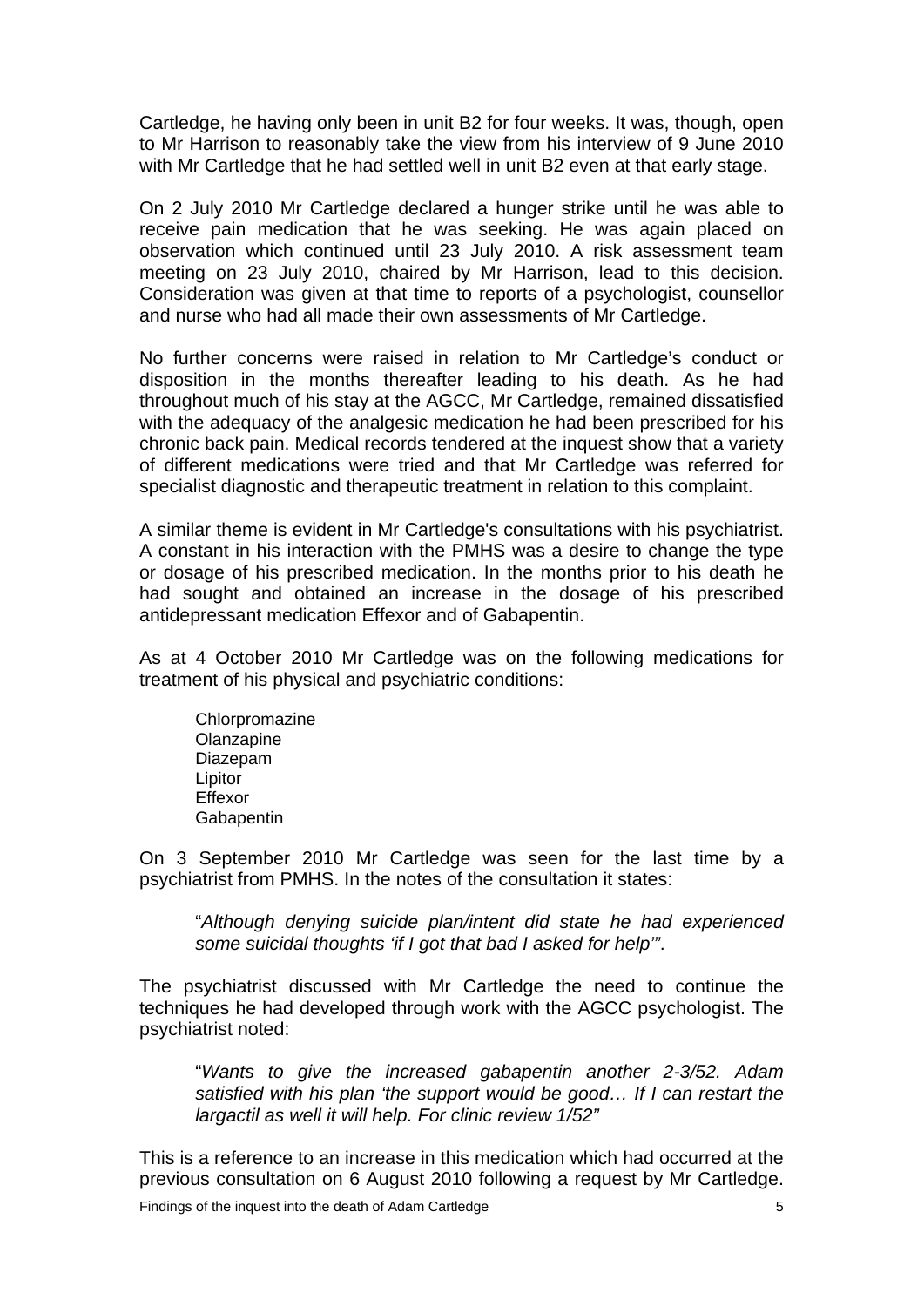It appears from previous entries in the psychiatry records that there were sometimes delays from one appointment to the next when compared to the intended review date.

At the time of his death more than four weeks had passed since his last psychiatric review. The clinical review scheduled for one week after his last consultation on 3 September appears to have taken place on 25 September. Mr Cartledge told the registered nurse who conducted the assessment that he did not have any suicidal ideation. He returned voluntarily to see that nurse the following day at which time he reported feeling "*much less stressed, much calmer today"*. It appears that by this stage his request for Largactil had been partly satisfied as he reported to the nurse "*largactil has started to kick in"*. He did though state that he wanted an increase in the dosage to a more "*effective*" level.

#### <span id="page-7-0"></span>*Evening of 5 October 2010*

Antony Maranic was a prisoner in Unit B2 who had befriended Mr Cartledge. He told the inquest he had noticed a deterioration in Mr Cartledge's mood in the weeks leading to his death. He claimed he was aware of Mr Cartledge's frustrations in relation to the prescription of psychiatric and analgesic medications but considered this particular deterioration in mood was due to news Mr Cartledge had received of further delays to his court proceedings. No such delays in fact seem to have arisen around this time. In any event, as at 5 October 2010 Mr Maranic did not consider Mr Cartledge was in imminent risk of suicide and he did not raise concerns about Mr Cartledge's mental state with any prison staff member.

At 8:18pm on the evening of 5 October, CCO's conducted a routine headcount in unit B2. Nothing unusual was observed.

Mr Maranic was housed in a cell directly opposite that occupied by Mr Cartledge. Mr Maranic told the inquest that he had been asleep in his cell earlier in the evening and after waking he had spent some time cutting strips to light a cigarette. During this process he did not notice any sounds coming from the cell of Mr Cartledge, although he did not consider this unusual as it was his experience that Mr Cartledge usually went to sleep at around 7:00pm.

At what Mr Maranic thought was around 9:10 or 9:20, (although it seems clear that it was closer to 9:50) he looked through the window in the door of his cell and saw Mr Cartledge, apparently standing near the door of his own cell. The desk light and television in Mr Cartledge unit provided enough light for Mr Maranic to make out a cord around the louvers in Mr Cartledge's cell and around his neck.

At the inquest Mr Maranic claimed he had looked in Mr Cartledge's direction after hearing the louvers above his cell door slam shut. He had not said this before and I do not believe it.

Mr Maranic said he initially tried to get a reaction from Mr Cartledge by kicking on his own door. When this failed he made a call from the intercom in his cell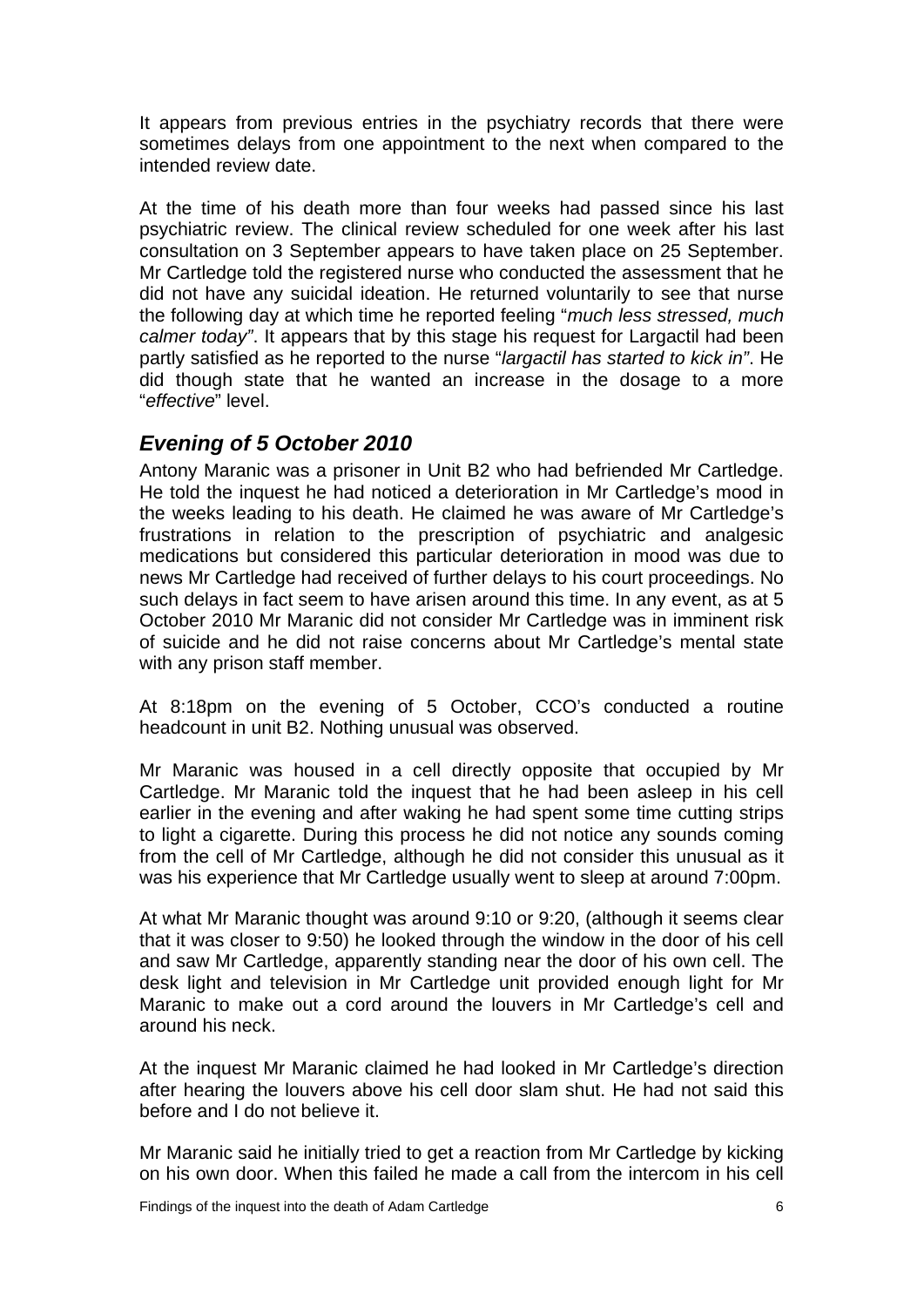t o the master control room where CCO Chris Parslow took the call. That c onversation commenced at 9:53:45 and went as follows:

*Parslow: Yes? Maranic: Get the fuck down here now. P: Say that again. M: Get the fuck down here now. P: What is the problem? M: Fucking now: P: What is your name? M: It's very Code Blue. Hurry the fuck up. P: What is the problem? M: My fucking cell mate has just killed himself. Hurry the fuck up. P: You do not have a cell mate. M· Next to me* ... *opposite me* .. *don't* ... *hurry the fuck up. P: Ok, what's the name of the bloke opposite you? M· Hurry up.* .. *.fuck*

CCO Parslow told the inquest that he initially thought the call was a "*gee up*" as he was aware there were no double cells and as such no prisoners in that unit had a "cellmate". He told the inquest that he had experienced such prank calls previously. The area manager, John Hafner, happened to be in the control room at the time the call was made. CCO Parslow explained to Mr Hafner what had been said leading to the area manager speaking directly to Mr Maranic as follows:

*Hafner:It's the [indecipherable] manager here. What's your problem? Maranic:Get medical down here now. H: Is this for you? M: No. Fuck what's taking so long? Shouldn't there be someone fucking here by now? H:I want to know what's going on. M: My cell mate is hanging from the fucking louvers. Hurry the fuck up and get here. The cunt is opposite me. H: Is that in cell 9? M: No cell5. H: Cell 5. Alright, we'll get down there.*

The duration of the call from Mr Maranic to the control room (encompassing both of these conversations) was 1 min 30 seconds.

At the time this call was made the CCO's responsible for unit B were on a break in the meal room. Mr Hafner instructed CCO Parslow to make urgent contact with those officers and tell them to attend unit B2 to see what was going on. Mr Hafner set off to attend that unit himself.

At 9:57:05 Mr Maranic made this further call to CCO Parslow:

*P: Yeah we have officers coming down there now M· Yeah it would be a good idea if they did. P: Say again? M· It'd be a good idea if they did. P: Yes, the corrections manager is coming down there with him*

Findings of the inquest into the death of Adam Cartledge 7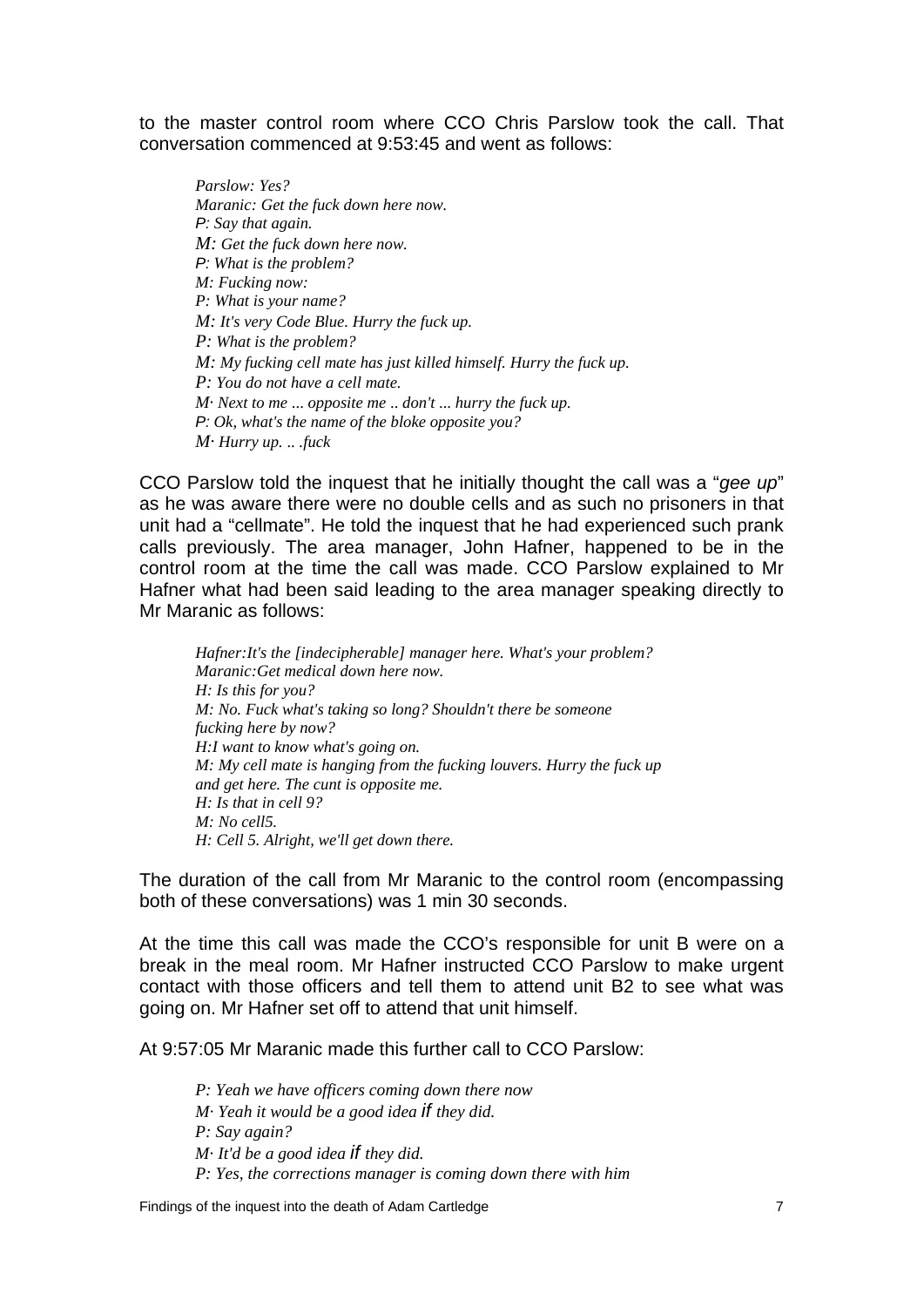Mr Maranic says that on entering the unit a CCO initially came to his cell and asked him what the problem was. However, cctv recorded vision shows the officers going directly to Mr Cartledge's cell which was accessed at 9:59:32pm.

Mr Cartledge was cut down and placed on the landing just outside his cell door. A towel was placed under his head while CCO Richard Bugeya cut the noose from his neck. A "code blue", medical emergency, call was made over the internal communication system at about this time. Mr Hafner arrived in the unit just as the cell was being opened

#### <span id="page-9-0"></span>*Resuscitation attempts*

CCO Raymond Barrett commenced CPR while another CCO contacted the Queensland Ambulance Service (QAS). Two nursing staff arrived at 10:01pm and assisted with CPR by using a bag and defibrillator. When attached to Mr Cartledge the defibrillator issued an instruction to continue resuscitation attempts but that no shock should be given. Three CCO's took turn to administer chest compressions with nursing staff providing air.

The QAS received a call from the AGCC at 10:01pm according to that organisation's computerised records. The first paramedic arrived to assess Mr Cartledge at 10:17pm by which time there was evidence of rigor mortis. That paramedic, Simon Bennett, issued a life extinct certificate at 10:22pm. The cell and areas around it were appropriately cordoned off until the arrival of police.

#### <span id="page-9-1"></span>*Autopsy results*

An autopsy examination was carried out on 7 October 2010 by an experienced forensic pathologist, Dr Nathan Milne. After considering toxicology and histology results Dr Milne issued a report in which he stated:

"*External post mortem examination showed abrased and pale compressed skin on the science and front of the neck. The appearance was typical of hanging and is consistent with having been produced by the segment of towels seen in the police photographs. There was also an injury to the right hand near the knuckles.* 

*Internal post mortem examination confirmed a haemorrhage of the right side of the hyoid bone. There was also haemorrhage in the muscles at the base of the neck on the left side, an injury that is recognised to occur in hanging. Bleeding on the back of the right hand was confirmed. There were no other internal injuries. There was no significant pre-existing natural disease."* 

Toxicology results showed higher than therapeutic but less than lethal levels of tramadol and venlafaxine. Otherwise the results were considered to be unremarkable.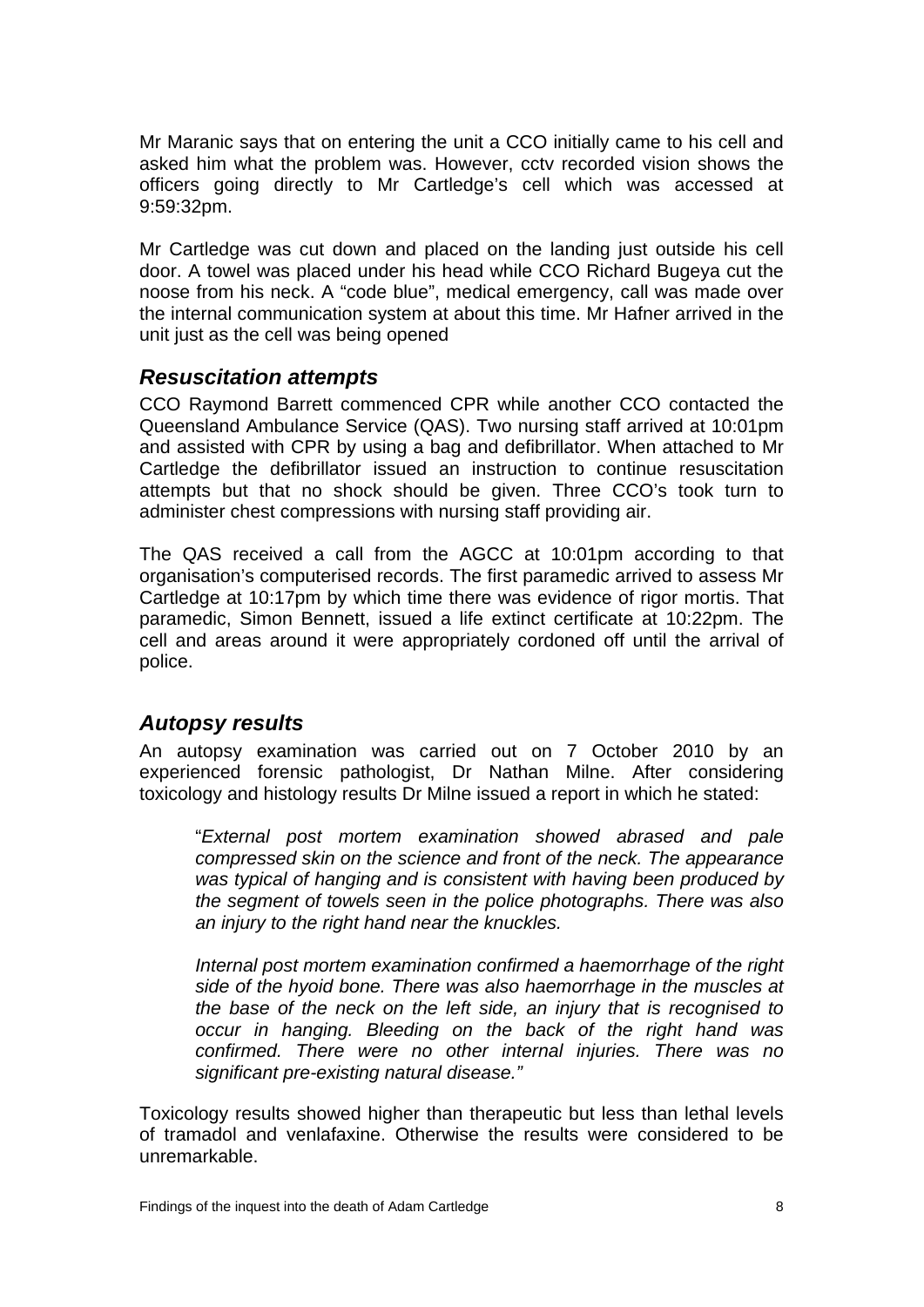As a result of his findings, Dr Milne issued a certificate listing the cause of death as:

#### *1(a) Hanging*

#### <span id="page-10-0"></span>*Investigation findings*

Nothing from the forensic examination of Mr Cartledge's cell was indicative of the involvement of another person in his death.

Two notes in Mr Cartledge's handwriting found in his cell indicated an intention to take his life.

The ligature around his neck appears to have been made from a shredded towel. It was fastened to the exposed bars above the cell door.

Former Detective Senior Constable Speers told the inquest she was satisfied there was no evidence of the involvement of another person in the death either by foul play or by rendering assistance to Mr Cartledge.

## <span id="page-10-1"></span>**Conclusions as to cause of death**

I conclude that Mr Cartledge intentionally took his own life without assistance from or with the knowledge of any other person. It is apparent he was at chronic risk of self harm but it is unclear when that risk became acute.

There is no reliable evidence that points to an obvious deterioration in his mental state in the days or weeks leading to his suicide. Accordingly, I do not consider the staff at the AGCC who had contact with Mr Cartledge in this period could reasonably have been expected to have been aware of his increased risk and to have to prevented the death.

I am satisfied that the officers who became aware of Mr Cartledge's situation acted appropriately in responding to it by summoning assistance and administering first aid. There was nothing more they could have done to try and save him.

# <span id="page-10-2"></span>**Findings required by s45**

I am required to find, as far as is possible, the medical cause of death, who the deceased person was and when, where and how he came by his death. As a result of considering the oral evidence given at the inquest and all of the material contained in the exhibits, I am able to make the following findings in relation to those matters:

<span id="page-10-3"></span>

| Identity of the deceased - | The deceased person was Adam Cartledge. |  |
|----------------------------|-----------------------------------------|--|
|----------------------------|-----------------------------------------|--|

<span id="page-10-4"></span>**How he died** - Mr Cartledge intentionally took his own life by hanging himself from exposed bars in his cell in the Arthur Gorrie Correctional Centre where he was being held on remand.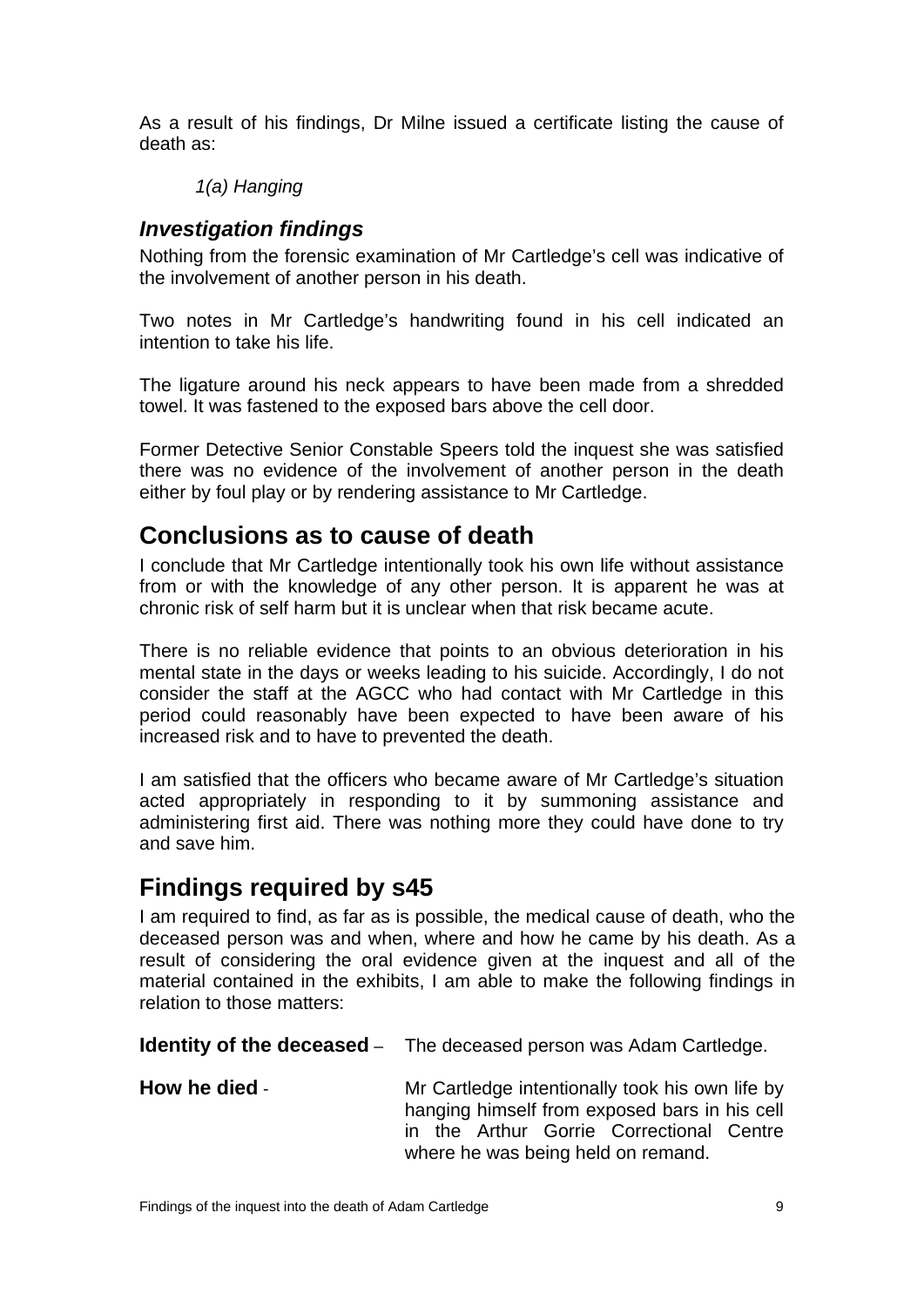<span id="page-11-1"></span><span id="page-11-0"></span>

| Place of death $-$ | He died at Wacol in Queensland. |
|--------------------|---------------------------------|
| Date of death $-$  | He died on 5 October 2010.      |
| Cause of death –   | Mr Cartledge died from hanging. |

## <span id="page-11-3"></span><span id="page-11-2"></span>**Comments and recommendations**

Section 46, insofar as it is relevant to this matter, provides that a coroner may comment on anything connected with a death that relates to public health or safety, the administration of justice or ways to prevent deaths from happening in similar circumstances in the future.

In this case, the following issues warrant consideration from that perspective.

- Adequacy of medical care;
- Appropriateness of cell allocation;
- Adequacy of the emergency response; and
- Adequacy of infrastructure at the AGCC for prisoners at risk of suicide.

#### <span id="page-11-4"></span>*Adequacy of medical care*

 *.* 

The medical care provided to Mr Cartledge was reviewed by Dr Alun Richards, then executive director of Offender Health Services; a central unit in Queensland Health, the functions of which have now been divested to individual administrative regions. As the health staff at the AGCC are employed by GEO Group Australia Pty Ltd and Queensland Health does not administer the medical care in that prison, I am satisfied that this was an appropriately independent assessment.

Dr Richards, while noting the difficulty of assessing the severity of chronic pain, made the following findings:

"*Mr Cartledge's medical file reveals that he has been reviewed by an orthopaedic surgeon, had received physiotherapy on at least 8 occasions this year and had been referred to a pain management specialist. It is noted that there is a significant waiting list for pain management services in the public sector. Mr Cartledge's back had been investigated by X-Ray, which showed degenerative changes, but not evidence of spinal compression.* 

*Mr Cartledge had been prescribed a variety of different medications to assist with his pain by a variety of doctors including simple analgesics, compound analgesics, opioid analgesics, antidepressants, muscle relaxants and nerve stabilising agents.* 

*While it is impossible to ascertain Mr Cartledge's level of pain in retrospect, Mr Cartledge's pain appeared to have been taken seriously and investigated appropriately."*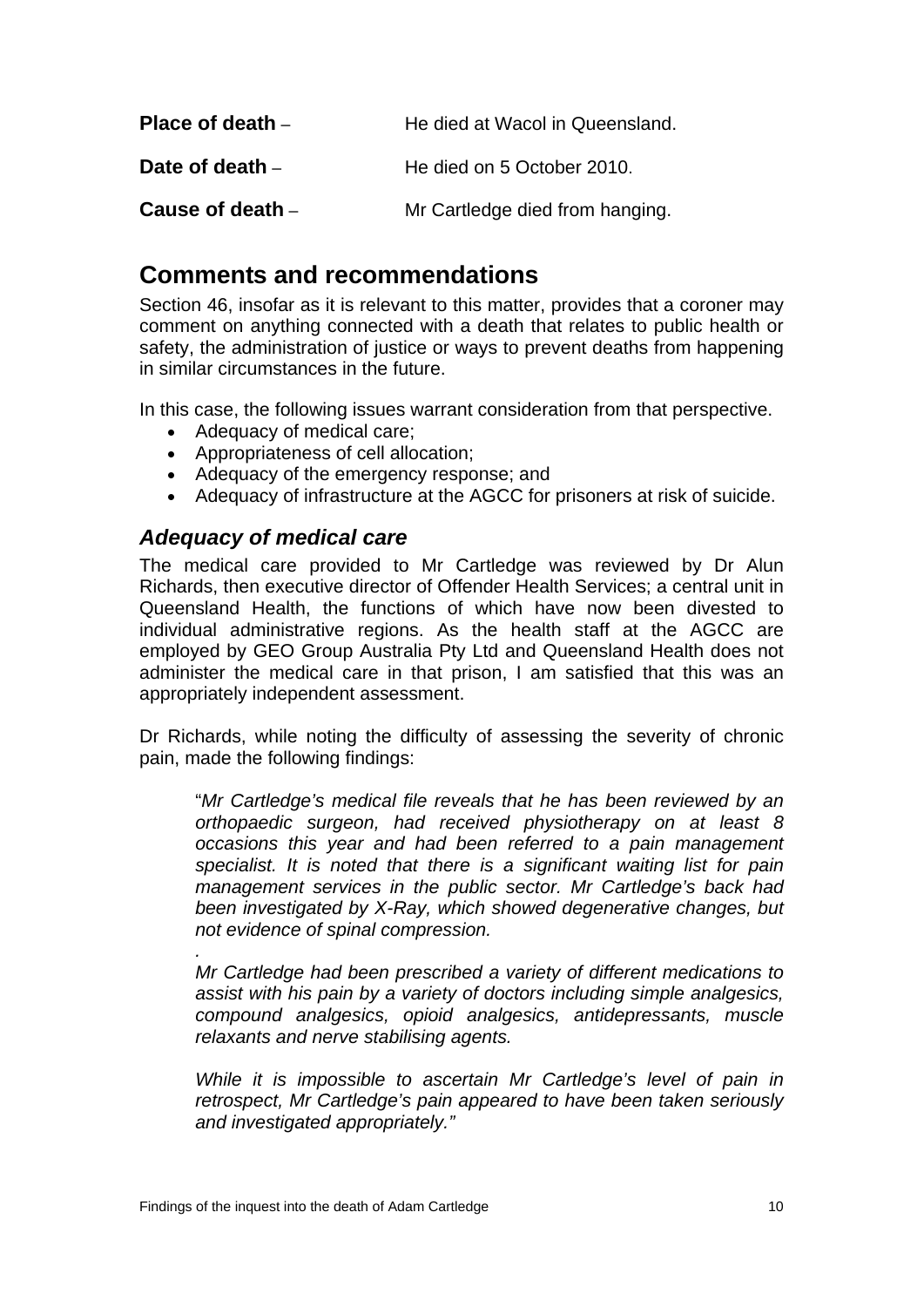Although I do not discount the possibility that Mr Cartledge's chronic back pain contributed to his suicide, I am satisfied that there is no evidence of mismanagement of his condition by health care staff at the AGCC.

I have also given consideration to Mr Cartledge's apparent concern in relation to the prescription of medication for his psychiatric conditions. In one of the notes found in his cell Mr Cartledge ascribed blame for his suicide to changes in this medication. Notwithstanding this, I am satisfied his access to psychiatric and psychological services was adequate when compared to that which is likely to have been available to him outside prison.

Accordingly, there is no basis for any preventative comments in relation to this issue.

#### <span id="page-12-0"></span>*Appropriateness of cell allocation*

Despite having an extensive history of psychiatric illness and suicide attempts Mr Cartledge was housed in one of the 380 old style, non suicide resistant cells still in use at the AGCC. He killed himself by utilising one of the numerous easily accessible hanging points in the cell. This naturally brings into question the appropriateness of decisions concerning his housing at the Centre.

The report prepared for the QCS Chief Inspector recommended:

*When allocating prisoners to secure accommodation at AGCC, prisoners who have a self harm flag are placed in modern suicide resistant cells unless other reasonable factors warrant against it; and where such prisoners are not allocated to a modern cell, the reason(s) for the individual decision be recorded*.

When he was interviewed by the QCS Chief Inspector and again at the inquest, the General Manager of the AGCC, Greg Howden, questioned the appropriateness of self harm flags as the primary tool for determining cell allocation. In particular he noted that once a prisoner was "flagged" they retained this status indefinitely, even if the risk had long passed. This had the ropensity, he said, to result in the unnecessary placement of prisoners who p are at low risk of suicide in suicide resistant cells.

Apparently, there are enough suicide resistant cells at the AGCC to cater for all "flagged" prisoners. However the need to separate prisoners who pose a risk to each other - protection prisoners from the general population; members of different outlaw motorcycle gangs from each other; prisoners with drug debts from those who collect such debts; and sexual predators from vulnerable prisoners, etc - means that the all of the cells can not be utilised this way.

The inquest heard that the AGCC has changed its procedures to ensure that all prisoners who arrive at that prison and are flagged as either a current risk of suicide or who have a history of attempted suicide are now housed initially in suicide resistant cells. There is now a subdivision of "flags" on the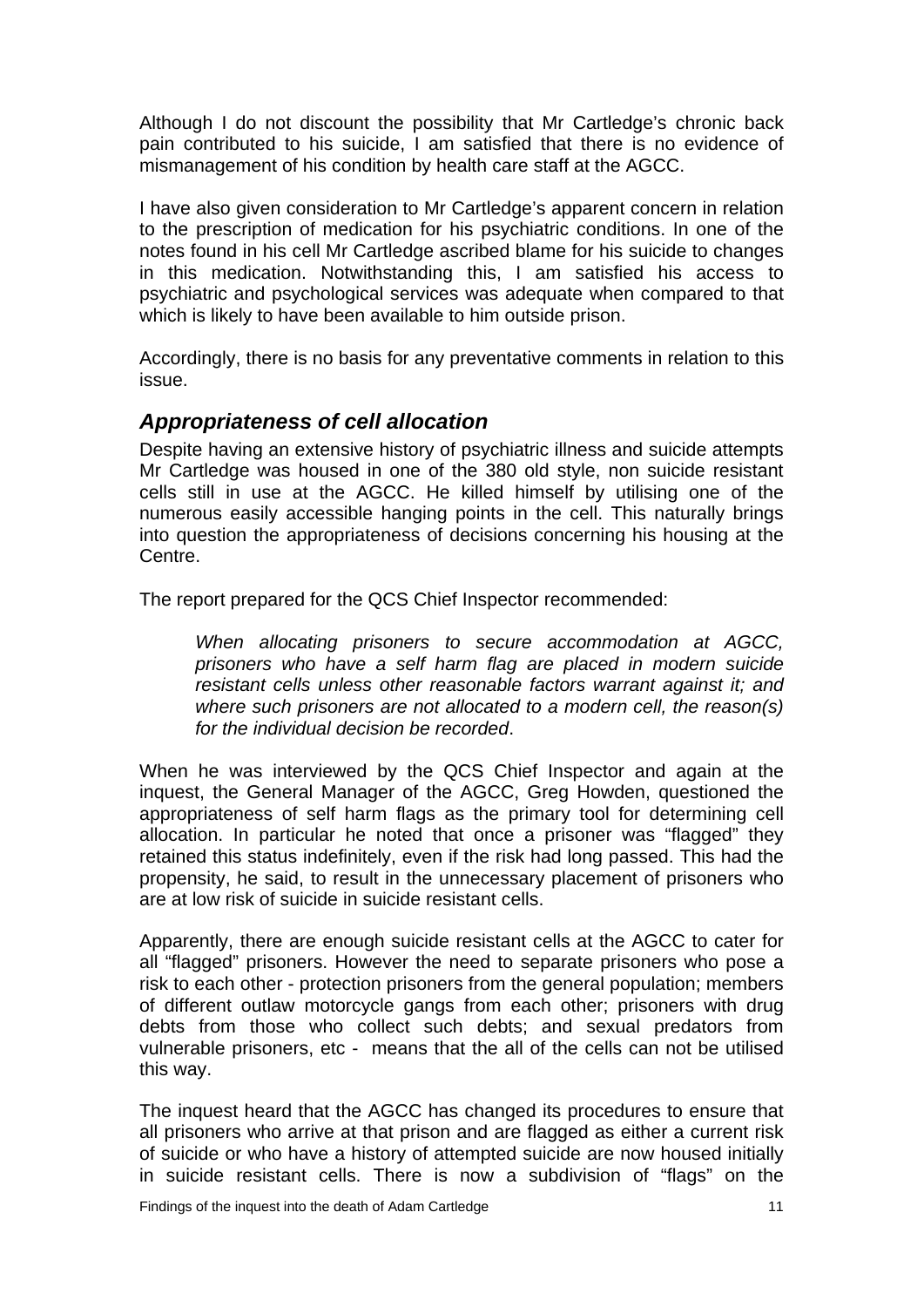integrated offender management system (IOMS) to differentiate those with a current risk of suicide or self harm from those who have a historical incidence of attempted suicide but are not considered to be at imminent risk. Arrangements are now in place such that the first group are always housed in new suicide resistant cells. At any one time the second group; those with a "historical" flag, number around 300. These prisoners will also be housed in suicide resistant cells unless there is some "*significant operational impediment to achieving this*."

After the initial placement of the flagged prisoner, a panel, chaired by the operations manager, and including operational supervisors, intelligence operatives and a psychologist, meet to assess the status of the prisoner and decide on the most appropriate accommodation for him. Reasons for the decision as to where a prisoner will be accommodated are now captured by a form which is uploaded into IOMS.

The investigators appointed by the Chief Inspector also recommended that "*representatives from QCS and GEO Australia Pty Ltd meet to examine and progress the necessary changes at AGCC with a view to increasing the number of prisoners were self harm flags accommodated in one cells*". Consistent with this recommendation such meetings have resulted in the QCS Incident Oversight Committee endorsing the new placement process at the AGCC as at 10 July 2012.

It is apparent that the decision to house Mr Cartledge in a cell which gave him ready access to a hanging point facilitated his death. However, I accept that it was a carefully considered and justifiable decision, even if retrospectively it can be seen to have been wrong.

I am satisfied that the process for making such decisions has developed further since this sad death. As a result of implementing recommendations made in the chief inspector's report, progress has been made in addressing this issue and there is nothing that I could contribute as result of any evidence gathered during this inquest.

#### <span id="page-13-0"></span>*Adequacy of the emergency response*

The door to Mr Cartledge's cell was opened a little less than six minutes after the alarm was first raised. Some delay was occasioned by scepticism from the officer first contacted as to whether there was an actual emergency. I accept the evidence that this was based on experience of false alarms in similar circumstnces. There was also some delay in summoning medical assistance until an officer had attended at the cell to ascertain whether that was necessary.

When medical assistance was called for, nurses from the medial centre and QAS paramedics were quickly on scene.

In all of the circumstances. I am of the view the response to the call for assistance was reasonable, as was the provision of medical attention when the emergency was discovered. In my view, Mr Cartledge was almost